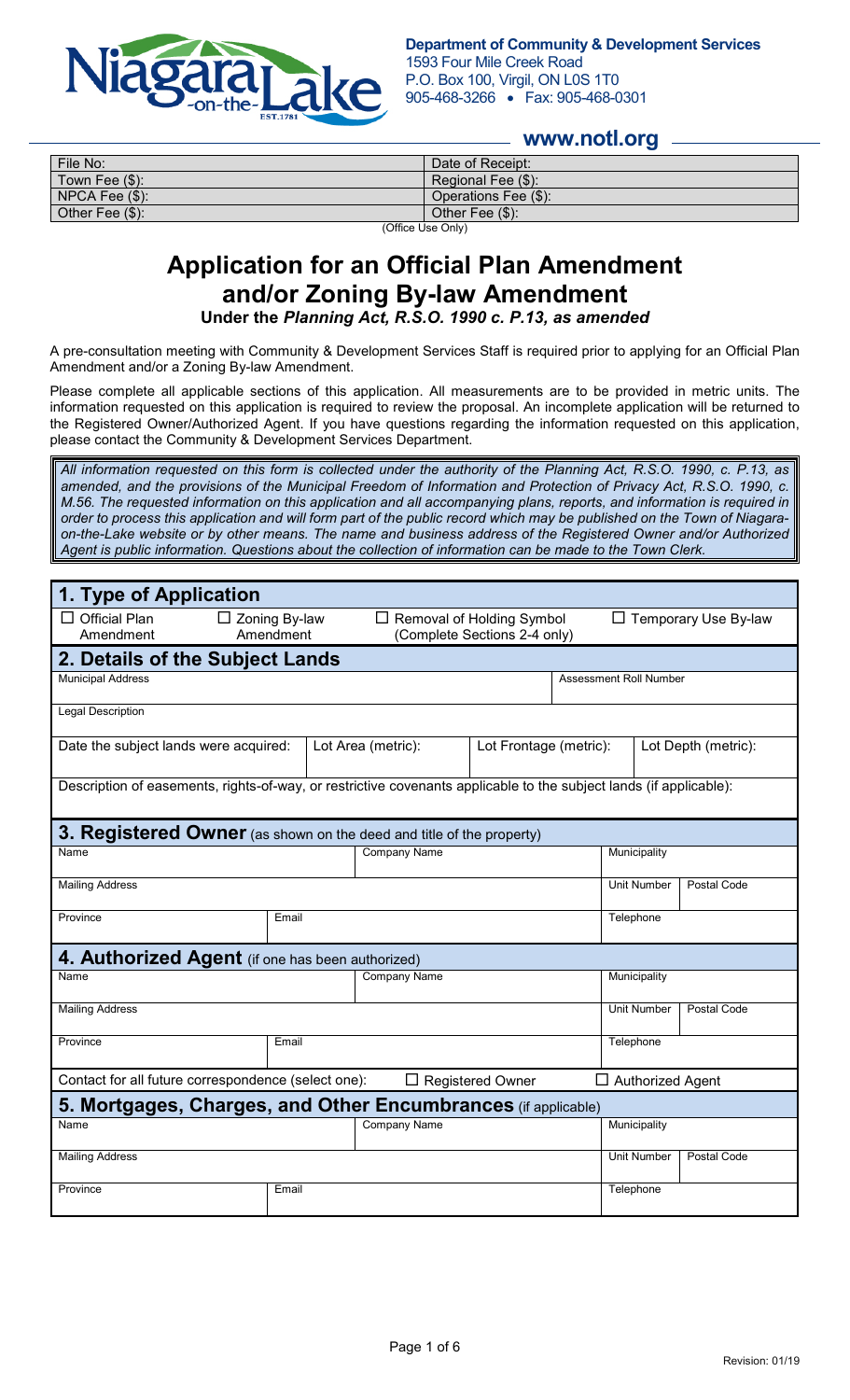| <b>6. Access</b> (select all that apply)                                                       |                                                                                                                                 |  |  |  |
|------------------------------------------------------------------------------------------------|---------------------------------------------------------------------------------------------------------------------------------|--|--|--|
| Identify how the subject lands will be accessed:                                               |                                                                                                                                 |  |  |  |
| $\Box$ Public road maintained all year<br>□ Niagara River Parkway<br>$\Box$ Provincial highway |                                                                                                                                 |  |  |  |
| $\Box$ Public road maintained seasonally $\Box$ Private easement/Right-of-way                  | $\Box$ Waterway                                                                                                                 |  |  |  |
|                                                                                                | If the subject lands will be accessed by a waterway only, identify the parking and docking facilities to be used and the        |  |  |  |
|                                                                                                | approximate distance of these facilities from the subject lands to the nearest public road:                                     |  |  |  |
|                                                                                                |                                                                                                                                 |  |  |  |
|                                                                                                |                                                                                                                                 |  |  |  |
| 7. Servicing (select all that apply)                                                           |                                                                                                                                 |  |  |  |
| Identify how the subject lands will be serviced:                                               |                                                                                                                                 |  |  |  |
| <b>Water</b>                                                                                   | <b>Sewage Disposal</b><br><b>Storm Drainage</b>                                                                                 |  |  |  |
| $\Box$ Publicly owned and operated piped                                                       | $\Box$ Sewers<br>$\Box$ Publicly owned and operated                                                                             |  |  |  |
| water system                                                                                   | sanitary sewage system                                                                                                          |  |  |  |
| $\Box$ Privately owned and operated<br>individual well                                         | $\Box$ Privately owned and operated<br>Ditches/swales<br>individual septic system                                               |  |  |  |
| $\Box$ Privately owned and operated                                                            | $\Box$ Privately owned and operated<br>$\Box$ Other:                                                                            |  |  |  |
| communal well                                                                                  | communal septic system                                                                                                          |  |  |  |
| $\Box$ Lake or other water body                                                                | $\Box$ Privy                                                                                                                    |  |  |  |
| $\Box$ Other:                                                                                  | $\Box$ Other:                                                                                                                   |  |  |  |
| 8. Existing Buildings, Structures, and Uses                                                    |                                                                                                                                 |  |  |  |
|                                                                                                | Identify the existing use(s) of the subject lands and the length of time the existing use(s) have continued:                    |  |  |  |
|                                                                                                |                                                                                                                                 |  |  |  |
|                                                                                                |                                                                                                                                 |  |  |  |
| Type of Building or<br>Structure                                                               |                                                                                                                                 |  |  |  |
| <b>Construction Date</b>                                                                       |                                                                                                                                 |  |  |  |
| Existing Use(s)                                                                                |                                                                                                                                 |  |  |  |
| Time the Existing Use(s)                                                                       |                                                                                                                                 |  |  |  |
| have continued                                                                                 |                                                                                                                                 |  |  |  |
| Front Yard Setback (m)                                                                         |                                                                                                                                 |  |  |  |
| Rear Yard Setback (m)                                                                          |                                                                                                                                 |  |  |  |
| Side Yard Setback (m)                                                                          |                                                                                                                                 |  |  |  |
| Side Yard Setback (m)<br>Height (m)                                                            |                                                                                                                                 |  |  |  |
| Gross Floor Area (sq m)                                                                        |                                                                                                                                 |  |  |  |
| Lot coverage (%)                                                                               |                                                                                                                                 |  |  |  |
| <b>9. Proposed Buildings, Structures, and Uses</b> (if applicable)                             |                                                                                                                                 |  |  |  |
| Identify the proposed use(s) of the subject lands:                                             |                                                                                                                                 |  |  |  |
|                                                                                                |                                                                                                                                 |  |  |  |
|                                                                                                |                                                                                                                                 |  |  |  |
| Type of Building or                                                                            |                                                                                                                                 |  |  |  |
| <b>Structure</b>                                                                               |                                                                                                                                 |  |  |  |
| <b>Construction Date</b>                                                                       |                                                                                                                                 |  |  |  |
| Proposed Use(s)                                                                                |                                                                                                                                 |  |  |  |
| Front Yard Setback (m)<br>Rear Yard Setback (m)                                                |                                                                                                                                 |  |  |  |
| Side Yard Setback (m)                                                                          |                                                                                                                                 |  |  |  |
| Side Yard Setback (m)                                                                          |                                                                                                                                 |  |  |  |
| Height (m)                                                                                     |                                                                                                                                 |  |  |  |
| Gross Floor Area (sq m)                                                                        |                                                                                                                                 |  |  |  |
| Lot coverage (%)                                                                               |                                                                                                                                 |  |  |  |
| <b>10. Provincial Policy</b>                                                                   |                                                                                                                                 |  |  |  |
|                                                                                                | Is this application consistent with policy statements issues under Section 3(1) of the Planning Act,                            |  |  |  |
| R.S.O. 1990, c. P.13, as amended?                                                              | $\Box$ Yes<br>$\Box$ No                                                                                                         |  |  |  |
|                                                                                                | Is any portion of the subject lands within the Specialty Crop (Niagara Tender Fruit and Grape) Area?<br>$\Box$ Yes<br>$\Box$ No |  |  |  |
| Is any portion of the subject lands within the Niagara Escarpment Plan Area?                   | $\Box$ No<br>$\Box$ Yes                                                                                                         |  |  |  |
|                                                                                                | If yes to any, explain how this application conforms to Provincial policy statements and applicable Provincial plan(s):         |  |  |  |
|                                                                                                |                                                                                                                                 |  |  |  |
|                                                                                                |                                                                                                                                 |  |  |  |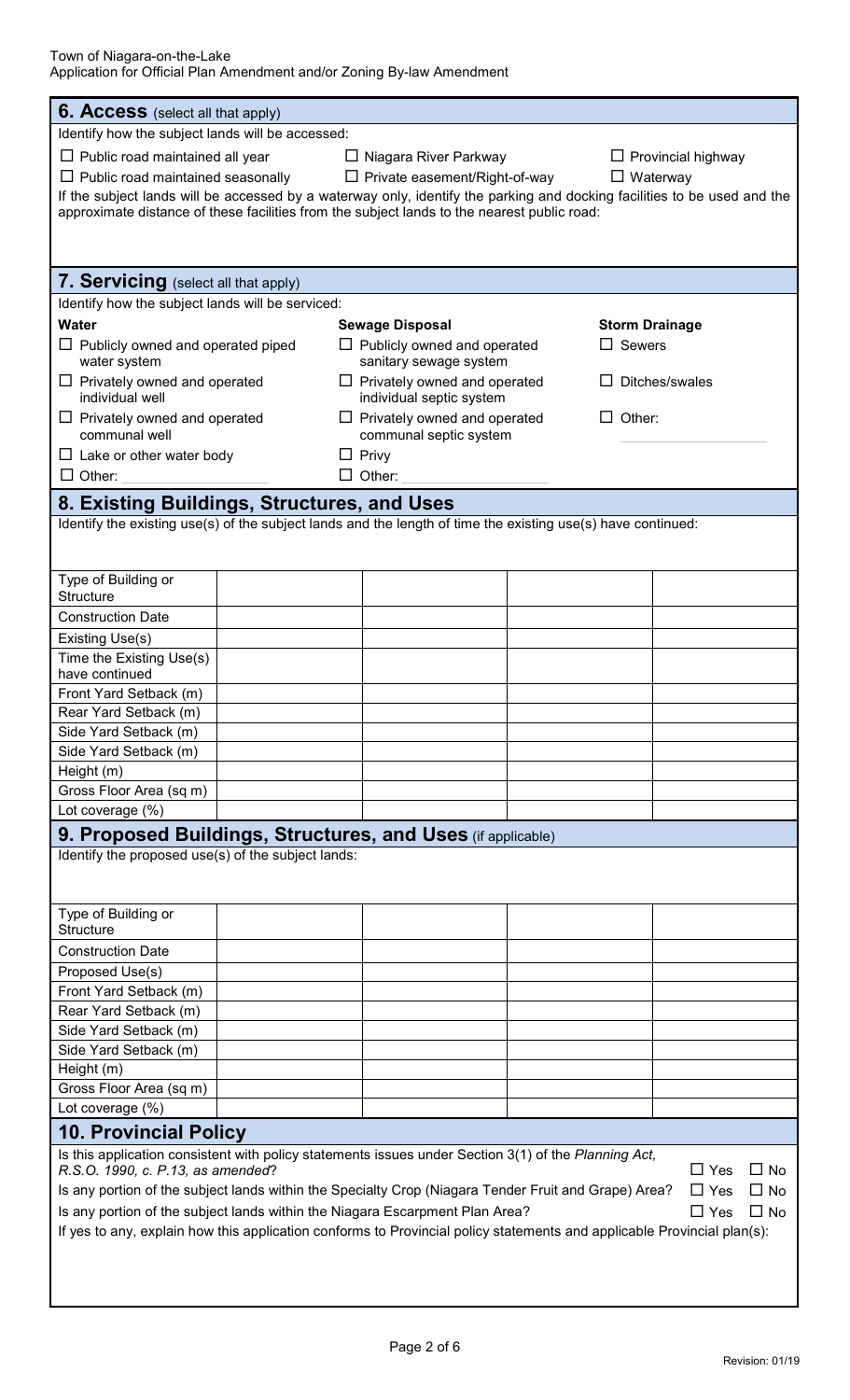| 11. Official Plan Information                                                                                                                                                      |            |           |
|------------------------------------------------------------------------------------------------------------------------------------------------------------------------------------|------------|-----------|
| Existing Niagara Regional Official Plan designation(s) of the subject lands:                                                                                                       |            |           |
|                                                                                                                                                                                    |            |           |
| Does this application conform to the Niagara Regional Official Plan?<br>If yes, explain how this application conforms to the Niagara Regional Official Plan:                       | $\Box$ Yes | $\Box$ No |
|                                                                                                                                                                                    |            |           |
|                                                                                                                                                                                    |            |           |
|                                                                                                                                                                                    |            |           |
| Existing Town of Niagara-on-the-Lake Official Plan designation(s) of the subject lands:                                                                                            |            |           |
|                                                                                                                                                                                    |            |           |
| Does this application conform to the Town of Niagara-on-the-Lake Official Plan?<br>If yes, explain how this application conforms to the Town of Niagara-on-the-Lake Official Plan: | $\Box$ Yes | $\Box$ No |
|                                                                                                                                                                                    |            |           |
|                                                                                                                                                                                    |            |           |
|                                                                                                                                                                                    |            |           |
| Does this application propose to change or replace a designation in the Official Plan?                                                                                             | $\Box$ Yes | $\Box$ No |
| If yes, what is the Official Plan designation that the amendment is proposing to change or replace?                                                                                |            |           |
|                                                                                                                                                                                    |            |           |
|                                                                                                                                                                                    |            |           |
| Does the proposed amendment change, replace, or delete a policy in the Official Plan?                                                                                              | $\Box$ Yes | $\Box$ No |
| If yes, which Official Plan policy is to be changed, replaced, or deleted?                                                                                                         |            |           |
|                                                                                                                                                                                    |            |           |
|                                                                                                                                                                                    |            |           |
|                                                                                                                                                                                    |            |           |
| Does the proposed amendment add a policy to the Official Plan?                                                                                                                     | $\Box$ Yes | $\Box$ No |
| If yes, what is the nature and extent of the Official Plan policy that the amendment is proposing to add?                                                                          |            |           |
|                                                                                                                                                                                    |            |           |
|                                                                                                                                                                                    |            |           |
| Do the subject lands have a pre-determined requirement for maximum height or density?                                                                                              | $\Box$ Yes | $\Box$ No |
| Does this application propose to alter the boundaries of an existing settlement area?                                                                                              | $\Box$ Yes | $\Box$ No |
| Does this application propose to remove any lands from an existing employment area?                                                                                                | $\Box$ Yes | $\Box$ No |
| If yes to any of the above questions, provide details of the Official Plan policies that deal with the matter(s):                                                                  |            |           |
|                                                                                                                                                                                    |            |           |
|                                                                                                                                                                                    |            |           |
| Explain the purpose for the proposed Town of Niagara-on-the-Lake Official Plan amendment (if applicable):                                                                          |            |           |
|                                                                                                                                                                                    |            |           |
|                                                                                                                                                                                    |            |           |
|                                                                                                                                                                                    |            |           |
| <b>12. Zoning Information</b>                                                                                                                                                      |            |           |
| Existing Town of Niagara-on-the-Lake Zoning of the subject lands:                                                                                                                  |            |           |
| Explain the nature and extent of the proposed Zoning By-law Amendment:                                                                                                             |            |           |
|                                                                                                                                                                                    |            |           |
|                                                                                                                                                                                    |            |           |
|                                                                                                                                                                                    |            |           |
| Explain the reason for the proposed Zoning By-law Amendment:                                                                                                                       |            |           |
|                                                                                                                                                                                    |            |           |
|                                                                                                                                                                                    |            |           |
|                                                                                                                                                                                    |            |           |
| <b>13. Surrounding Land Uses</b>                                                                                                                                                   |            |           |
| North                                                                                                                                                                              |            |           |
| South<br>East                                                                                                                                                                      |            |           |
| West                                                                                                                                                                               |            |           |
|                                                                                                                                                                                    |            |           |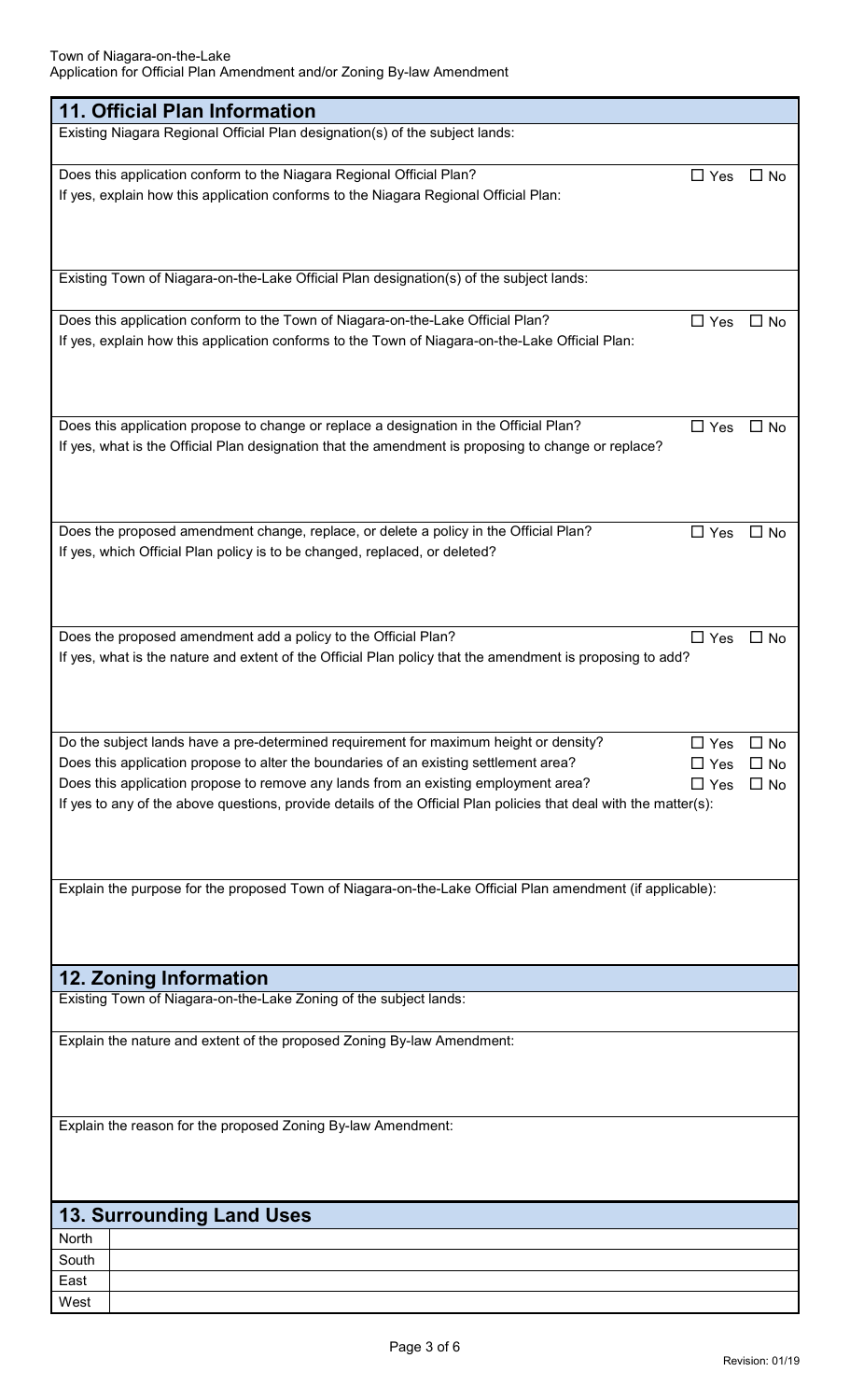| <b>14. Previous Applications</b> (if applicable)                                                                                                                                                                                                                                                                                                                                                                                                                |                                                                                                                                                                                                                                                                                                           |                                           |  |  |
|-----------------------------------------------------------------------------------------------------------------------------------------------------------------------------------------------------------------------------------------------------------------------------------------------------------------------------------------------------------------------------------------------------------------------------------------------------------------|-----------------------------------------------------------------------------------------------------------------------------------------------------------------------------------------------------------------------------------------------------------------------------------------------------------|-------------------------------------------|--|--|
| $\Box$ Yes<br>Have the subject lands ever been the subject of an application under the Planning Act, R.S.O. 1990,<br>c. P.13, as amended for approval of a plan of subdivision or condominium, a consent, a minor<br>$\Box$ No<br>variance, a site plan, an official plan amendment, a zoning by-law amendment, or a Minister's zoning<br>$\Box$ Unknown<br>order?                                                                                              |                                                                                                                                                                                                                                                                                                           |                                           |  |  |
| a zoning by-law amendment, or Minister's zoning order?                                                                                                                                                                                                                                                                                                                                                                                                          | Are any lands within 120 metre of the subject lands the subject of an application made by the<br>Registered Owner under the Planning Act, R.S.O. 1990, c. P.13, as amended for approval of a plan<br>of subdivision or condominium, a consent, a minor variance, a site plan, an official plan amendment, | $\Box$ Yes<br>$\Box$ No<br>$\Box$ Unknown |  |  |
| If yes to either, provide the information requested below:                                                                                                                                                                                                                                                                                                                                                                                                      |                                                                                                                                                                                                                                                                                                           |                                           |  |  |
| <b>File Number</b><br><b>Application Type</b><br>Status of the Application                                                                                                                                                                                                                                                                                                                                                                                      |                                                                                                                                                                                                                                                                                                           |                                           |  |  |
|                                                                                                                                                                                                                                                                                                                                                                                                                                                                 |                                                                                                                                                                                                                                                                                                           |                                           |  |  |
|                                                                                                                                                                                                                                                                                                                                                                                                                                                                 |                                                                                                                                                                                                                                                                                                           |                                           |  |  |
|                                                                                                                                                                                                                                                                                                                                                                                                                                                                 |                                                                                                                                                                                                                                                                                                           |                                           |  |  |
| <b>15. Concurrent Applications</b> (if applicable)                                                                                                                                                                                                                                                                                                                                                                                                              |                                                                                                                                                                                                                                                                                                           |                                           |  |  |
| <b>Application Type</b>                                                                                                                                                                                                                                                                                                                                                                                                                                         | <b>File Number</b>                                                                                                                                                                                                                                                                                        | Status of the Application                 |  |  |
|                                                                                                                                                                                                                                                                                                                                                                                                                                                                 |                                                                                                                                                                                                                                                                                                           |                                           |  |  |
|                                                                                                                                                                                                                                                                                                                                                                                                                                                                 |                                                                                                                                                                                                                                                                                                           |                                           |  |  |
|                                                                                                                                                                                                                                                                                                                                                                                                                                                                 |                                                                                                                                                                                                                                                                                                           |                                           |  |  |
|                                                                                                                                                                                                                                                                                                                                                                                                                                                                 |                                                                                                                                                                                                                                                                                                           |                                           |  |  |
|                                                                                                                                                                                                                                                                                                                                                                                                                                                                 | 16. Checklist of Requirements for a Complete Application (all boxes must be checked)                                                                                                                                                                                                                      |                                           |  |  |
|                                                                                                                                                                                                                                                                                                                                                                                                                                                                 | The following plans, reports, and information must accompany this application:                                                                                                                                                                                                                            |                                           |  |  |
| One (1) signed copy of the Pre-Consultation Agreement;<br>ப                                                                                                                                                                                                                                                                                                                                                                                                     |                                                                                                                                                                                                                                                                                                           |                                           |  |  |
| ⊔                                                                                                                                                                                                                                                                                                                                                                                                                                                               | All applicable application fees (payable by cash, cheque, or debit);                                                                                                                                                                                                                                      |                                           |  |  |
| ப                                                                                                                                                                                                                                                                                                                                                                                                                                                               | Property Index Map(s) of the subject lands from the Land Registry Office, dated within one (1) month of                                                                                                                                                                                                   |                                           |  |  |
| receipt of this application;                                                                                                                                                                                                                                                                                                                                                                                                                                    | $\Box$ Parcel Register(s) (including all PIN printouts and Legal Instruments) of the subject lands from the Land                                                                                                                                                                                          |                                           |  |  |
|                                                                                                                                                                                                                                                                                                                                                                                                                                                                 | Registry Office, dated within one (1) month of receipt of this application;<br>$\Box$ Two (2) folded hardcopies of the Reference Plan(s) included in the legal description of the subject lands, to                                                                                                       |                                           |  |  |
| ப                                                                                                                                                                                                                                                                                                                                                                                                                                                               | scale (unfolded copies will not be accepted);<br>Two (2) hardcopies of a draft by-law for each separate document being amended;                                                                                                                                                                           |                                           |  |  |
| ⊔                                                                                                                                                                                                                                                                                                                                                                                                                                                               | Two (2) hardcopies of a schedule accompanying each draft by-law, if applicable;                                                                                                                                                                                                                           |                                           |  |  |
| ப<br>Agreement;                                                                                                                                                                                                                                                                                                                                                                                                                                                 | Two (2) hardcopies of all required plans, reports, and information identified on the Pre-Consultation                                                                                                                                                                                                     |                                           |  |  |
|                                                                                                                                                                                                                                                                                                                                                                                                                                                                 | $\Box$ For all large-format plans, two (2) sets of reduced plans on 11' X 17' paper; and                                                                                                                                                                                                                  |                                           |  |  |
| ப                                                                                                                                                                                                                                                                                                                                                                                                                                                               | One (1) digital copy, in PDF format, of all required materials.                                                                                                                                                                                                                                           |                                           |  |  |
| This application will be circulated to various agencies for review and comment. Where the scope or nature of the<br>application requires input from a large number of agencies, additional copies of this application and accompanying<br>plans, reports, and information may be required.                                                                                                                                                                      |                                                                                                                                                                                                                                                                                                           |                                           |  |  |
|                                                                                                                                                                                                                                                                                                                                                                                                                                                                 | 17. Checklist of Drawing Requirements (all applicable boxes must be checked)                                                                                                                                                                                                                              |                                           |  |  |
|                                                                                                                                                                                                                                                                                                                                                                                                                                                                 | Plans and drawings accompanying this application must show the following information, in metric units:                                                                                                                                                                                                    |                                           |  |  |
| North arrow;<br>$\Box$                                                                                                                                                                                                                                                                                                                                                                                                                                          |                                                                                                                                                                                                                                                                                                           |                                           |  |  |
| Metric scale;<br>$\Box$                                                                                                                                                                                                                                                                                                                                                                                                                                         |                                                                                                                                                                                                                                                                                                           |                                           |  |  |
| $\Box$ The boundaries and dimensions of the subject lands;<br>The location, size, type, and setbacks of all existing and proposed buildings and structures on the subject<br>ப<br>lands;                                                                                                                                                                                                                                                                        |                                                                                                                                                                                                                                                                                                           |                                           |  |  |
| Natural and artificial features located within or adjacent to the subject lands, such as buildings, railways,<br>$\Box$<br>roads/highways, pipelines, watercourses, drainage ditches, top of banks, wetlands, wooded areas, wells,<br>septic tanks, and parking and docking facilities (if access to the subject lands is by waterway only), or any<br>other features that may affect this application in the opinion of the Registered Owner/Authorized Agent; |                                                                                                                                                                                                                                                                                                           |                                           |  |  |
|                                                                                                                                                                                                                                                                                                                                                                                                                                                                 | $\Box$ The existing use(s) of adjacent lands (for example, residential, agricultural, or commercial);                                                                                                                                                                                                     |                                           |  |  |
| The location, width and name any road/highway within or abutting the subject lands, and indicating whether<br>ப<br>it is an unopened road allowance, a public road, a private road, or a right-of-way; and                                                                                                                                                                                                                                                      |                                                                                                                                                                                                                                                                                                           |                                           |  |  |
| The location and nature of any easement affecting the subject lands (if applicable).<br>ப<br>Community & Development Services Staff may request that additional information be provided in the plans and                                                                                                                                                                                                                                                        |                                                                                                                                                                                                                                                                                                           |                                           |  |  |
| drawings that accompany this application, based on the scope and nature of the proposal.                                                                                                                                                                                                                                                                                                                                                                        |                                                                                                                                                                                                                                                                                                           |                                           |  |  |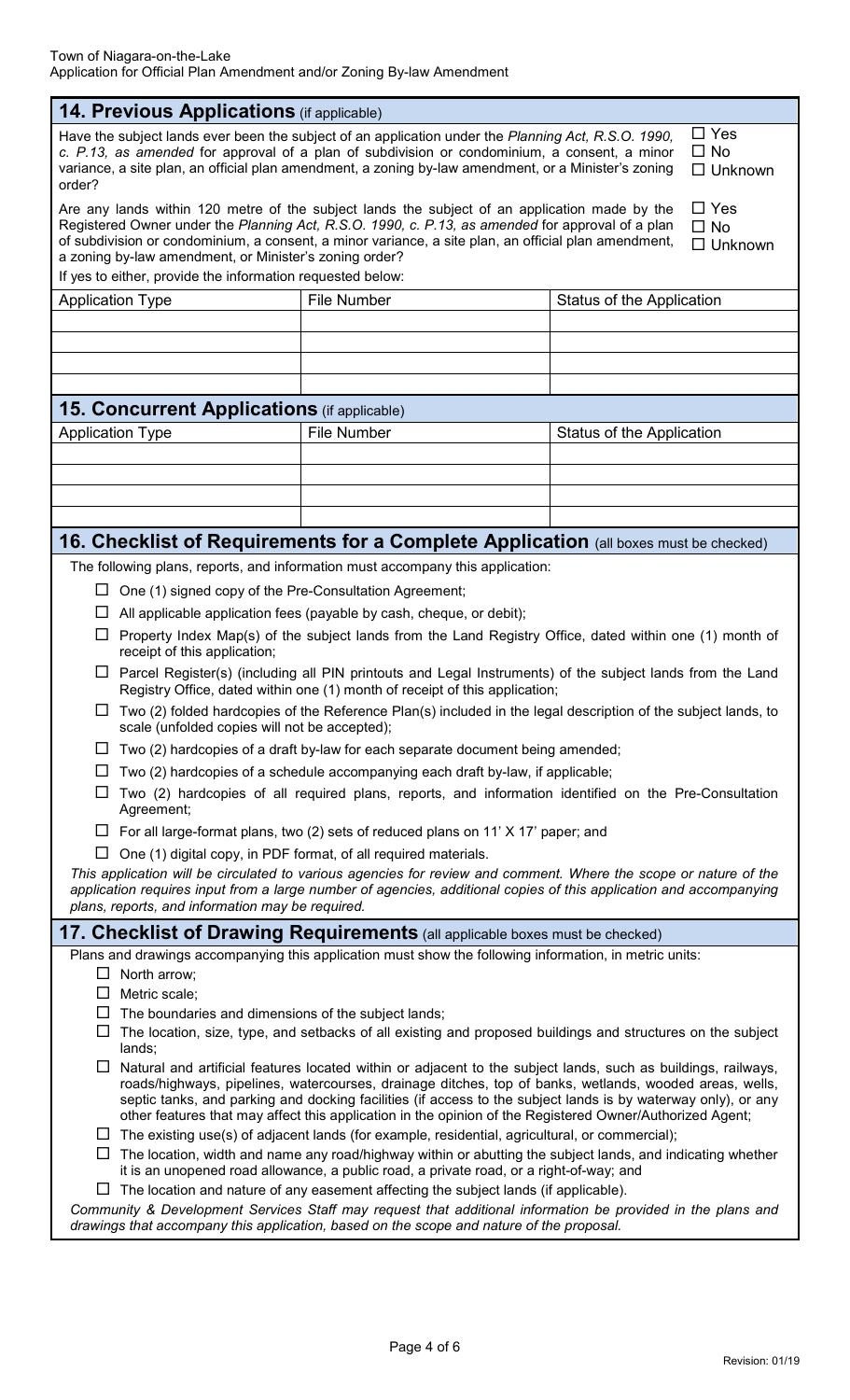| 18. Plans, Reports, and Information Submitted with this Application |                                                                               |      |        |  |
|---------------------------------------------------------------------|-------------------------------------------------------------------------------|------|--------|--|
|                                                                     | Identify all plans, reports, and information submitted with this application: |      |        |  |
| No.                                                                 | <b>Title</b>                                                                  | Date | Author |  |
|                                                                     |                                                                               |      |        |  |
| $\overline{2}$                                                      |                                                                               |      |        |  |
| $\mathbf{3}$                                                        |                                                                               |      |        |  |
| $\overline{\mathbf{4}}$                                             |                                                                               |      |        |  |
| $\sqrt{5}$                                                          |                                                                               |      |        |  |
| $6\phantom{1}6$                                                     |                                                                               |      |        |  |
| $\overline{7}$                                                      |                                                                               |      |        |  |
| $\, 8$                                                              |                                                                               |      |        |  |
| $\boldsymbol{9}$                                                    |                                                                               |      |        |  |
| 10                                                                  |                                                                               |      |        |  |
| 11                                                                  |                                                                               |      |        |  |
| 12                                                                  |                                                                               |      |        |  |
| 19. Acknowledgement and Agreement of Registered Owner               |                                                                               |      |        |  |
|                                                                     |                                                                               |      |        |  |

#### **AM THE REGISTERED OWNER OF THE SUBJECT LANDS AND**

 *(Name of Registered Owner/Company)*

**I ACKNOWLEDGE AND AGREE** that all information requested on this form is collected under the authority of the *Planning Act, R.S.O. 1990, c. P.13, as amended*, and the provisions of the *Municipal Freedom of Information and Protection of Privacy Act, R.S.O. 1990, c. M.56*. The information is required in order to process this application and forms part of the public record which may be published on the Town of Niagara-on-the-Lake website or by other means. The name and business address of the Registered Owner and/or Authorized Agent is public information.

**I ACKNOWLEDGE AND AGREE** that the Town of Niagara-on-the-Lake, its employees and agents may enter onto my property to view, photograph and survey my property as necessary for this application.

**I ACKNOWLEDGE AND AGREE** that all costs of processing this application shall be paid for by the Registered Owner. The Registered Owner shall reimburse the Town of Niagara-on-the-Lake, upon demand, for all costs incurred by the Town of Niagara-on-the-Lake in respect of this application. Without limiting the foregoing, the Registered Owner acknowledges and agrees to pay such expenses regardless of whether or not this application is approved or proceeded with and are not refundable. If costs are not paid by the due date imposed by the Town of Niagara-onthe-Lake, the Registered Owner understands and acknowledges that the costs will be added to the tax bill of the subject lands and collected in like manner as property taxes.

\_\_\_\_\_\_\_\_\_\_\_\_\_\_\_\_\_\_\_\_\_\_\_\_\_\_\_\_\_\_\_\_\_\_\_\_\_\_  *(Signature of Registered Owner)*

\_\_\_\_\_\_\_\_\_\_\_\_\_\_\_\_\_\_\_\_\_\_\_\_\_\_\_\_\_\_\_\_\_\_\_\_\_\_  *(Date)*

### **20. Authorization of Registered Owner**

If this application is being submitted by an Authorized Agent, the Registered Owner of the subject lands must complete this section. If there is more than one Registered Owner, a separate authorization from each individual or corporation is required. An additional copy of this page must be attached for each Registered Owner.

 *(Name of Registered Owner/Company)*

## AM THE REGISTERED OWNER OF THE SUBJECT LANDS

#### **AND HEREBY AUTHORIZE** \_\_\_\_\_\_\_\_\_\_\_\_\_\_\_\_\_\_\_\_\_\_\_\_\_\_\_\_\_\_\_\_\_\_\_\_\_\_\_\_\_\_\_\_\_\_\_\_\_\_\_\_\_\_\_\_\_\_\_\_\_\_\_\_\_\_\_\_

 *(Name of Authorized Agent/Company)*

**TO SUBMIT THIS APPLICATION** to the Town of Niagara-on-the-Lake, appear on my behalf at any hearing(s) of this application, and provide any information or material required by the Town of Niagara-on-the-Lake relevant to this application.

**I UNDERSTAND** that all information requested on this form is collected under the authority of the *Planning Act, R.S.O. 1990, c. P.13, as amended*, and the provisions of the *Municipal Freedom of Information and Protection of Privacy Act, R.S.O. 1990, c. M.56*. The information is required in order to process this application and forms part of the public record which may be published on the Town of Niagara-on-the-Lake website or by other means. The name and business address of the Registered Owner and/or Authorized Agent is public information.

**I ACKNOWLEDGE AND AGREE** that the Town of Niagara-on-the-Lake, its employees and agents may enter onto my property to view, photograph and survey my property as necessary for this application.

**I ACKNOWLEDGE AND AGREE** that all costs of processing this application shall be paid for by the Registered Owner. The Registered Owner shall reimburse the Town of Niagara-on-the-Lake, upon demand, for all costs incurred by the Town of Niagara-on-the-Lake in respect of this application. Without limiting the foregoing, the Registered Owner acknowledges and agrees to pay such expenses regardless of whether or not this application is approved or proceeded with and are not refundable. If costs are not paid by the due date imposed by the Town of Niagara-onthe-Lake, the Registered Owner understands and acknowledges that the costs will be added to the tax bill of the subject lands and collected in like manner as property taxes.